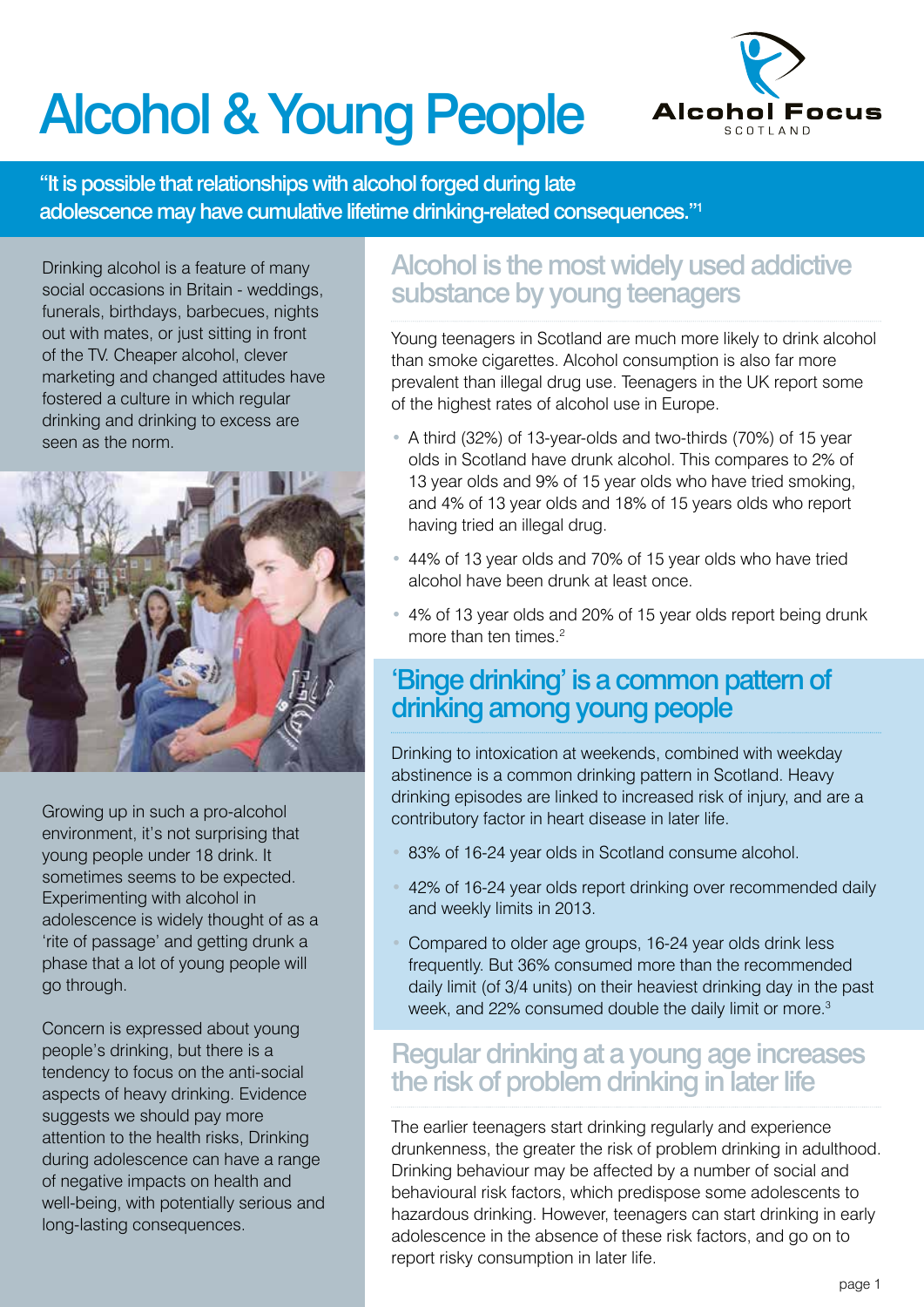### Teenage drinking can have an immediate and long-term impact on health

Alcohol harm experienced by young people is most likely to result from the acute consequences of alcohol consumption. However, heavy drinking in adolescence can cause the development of chronic alcohol diseases at a younger age.

Alcohol conditions, such as liver cirrhosis, used to appear in late middle age. However, as alcohol consumption in Scotland has gone up, increasing numbers of younger people have been diagnosed with chronic alcohol conditions. The consequences of heavy drinking in adolescence are now being seen in young adulthood.

On average, 17 teenagers (15-19 year olds) are admitted to hospital each week in Scotland for an alcohol-related condition.

Most are admitted over a weekend as an emergency and treated for the effects of acute intoxication or the harmful use of alcohol.

In 2013/14, 873 under 18s were taken to hospital by the Scottish Ambulance Service in an alcohol-related incident.

In 2013/14, 126 young people aged 15 to 24 were hospitalised for alcohol dependence, psychoses and alcoholic liver disease, indicative of more severe health damage.4

Over the past 30 years, figures show a 200% increase in hospitalisations of 15 to 24 year olds in Scotland for alcoholrelated causes, and a 500% rise in the number of 15 to 24 years olds treated for alcohol psychosis (severe mental disorder).

Hospitalisations for alcoholic liver disease in 25-34 year olds have increased by over 300% over the past 30 years.<sup>5</sup>

Among 13 and 15 year old school pupils, those who have never had an alcoholic drink are more likely to perceive their health as 'very good' than those who have drunk alcohol in the last week.

### Alcohol's physical and psychological effects

Alcohol is a psychoactive substance with intoxicating effects. It can alter a users' mental state, increasing impulsivity, imparing judgement, and affecting balance and movement.

Repeated exposure to alcohol is toxic to human cells and tissue. Alcohol has the potential to adversely affect nearly every organ and system of the body. Alcohol's acute toxic effects include poisoning. Chronic effects include cancer and liver cirrhosis.

Alcohol is a drug of dependence. Symptoms of dependence include difficulty in controlling drinking behaviour and continuing to drink despite clear signs of harmful consumption.

#### 15 year olds who report first drunkenness at age 13 or younger

| Lithuania                 |   |    |  |    |    |
|---------------------------|---|----|--|----|----|
| Romania                   |   |    |  |    |    |
| Latvia                    |   |    |  |    |    |
| Greenland                 |   |    |  |    |    |
| Estonia                   |   |    |  |    |    |
| <b>Scotland</b>           |   |    |  |    |    |
| <b>Denmark</b>            |   |    |  |    |    |
| England                   |   |    |  |    |    |
| <b>Wales</b>              |   |    |  |    |    |
| <b>Finland</b>            |   |    |  |    |    |
| Croatia                   |   |    |  |    |    |
| Slovenia                  |   |    |  |    |    |
| <b>Czech Republic</b>     |   |    |  |    |    |
| Canada                    |   |    |  |    |    |
| <b>Austria</b>            |   |    |  |    |    |
| Spain                     |   |    |  |    |    |
| Ireland                   |   |    |  |    |    |
| Slovakia                  |   |    |  |    |    |
| <b>Hungary</b>            |   |    |  |    |    |
| Armenia                   |   |    |  |    |    |
| Sweden                    |   |    |  |    |    |
| <b>Russian Federation</b> |   |    |  |    |    |
| <b>Ukraine</b>            |   |    |  |    |    |
| Belgium (Flemish)         |   |    |  |    |    |
| Switzerland               |   |    |  |    |    |
| Belgium (French)          |   |    |  |    |    |
| Germany                   |   |    |  |    |    |
| France                    |   |    |  |    |    |
| Poland                    |   |    |  |    |    |
| <b>United States</b>      |   |    |  |    |    |
| Luxembourg                |   |    |  |    |    |
| Portugal                  |   |    |  |    |    |
| Netherlands               |   |    |  |    |    |
| Norway                    |   |    |  |    |    |
| Greece                    |   |    |  |    |    |
| <b>MKD</b>                |   |    |  |    |    |
| Iceland                   |   |    |  |    |    |
| Italy                     |   |    |  |    |    |
|                           | 0 | 10 |  | 20 | 30 |
| Percentage                |   |    |  |    |    |

Graph: Health behaviour in school-aged children (HBSC) study: international report from the 2009/2010 survey.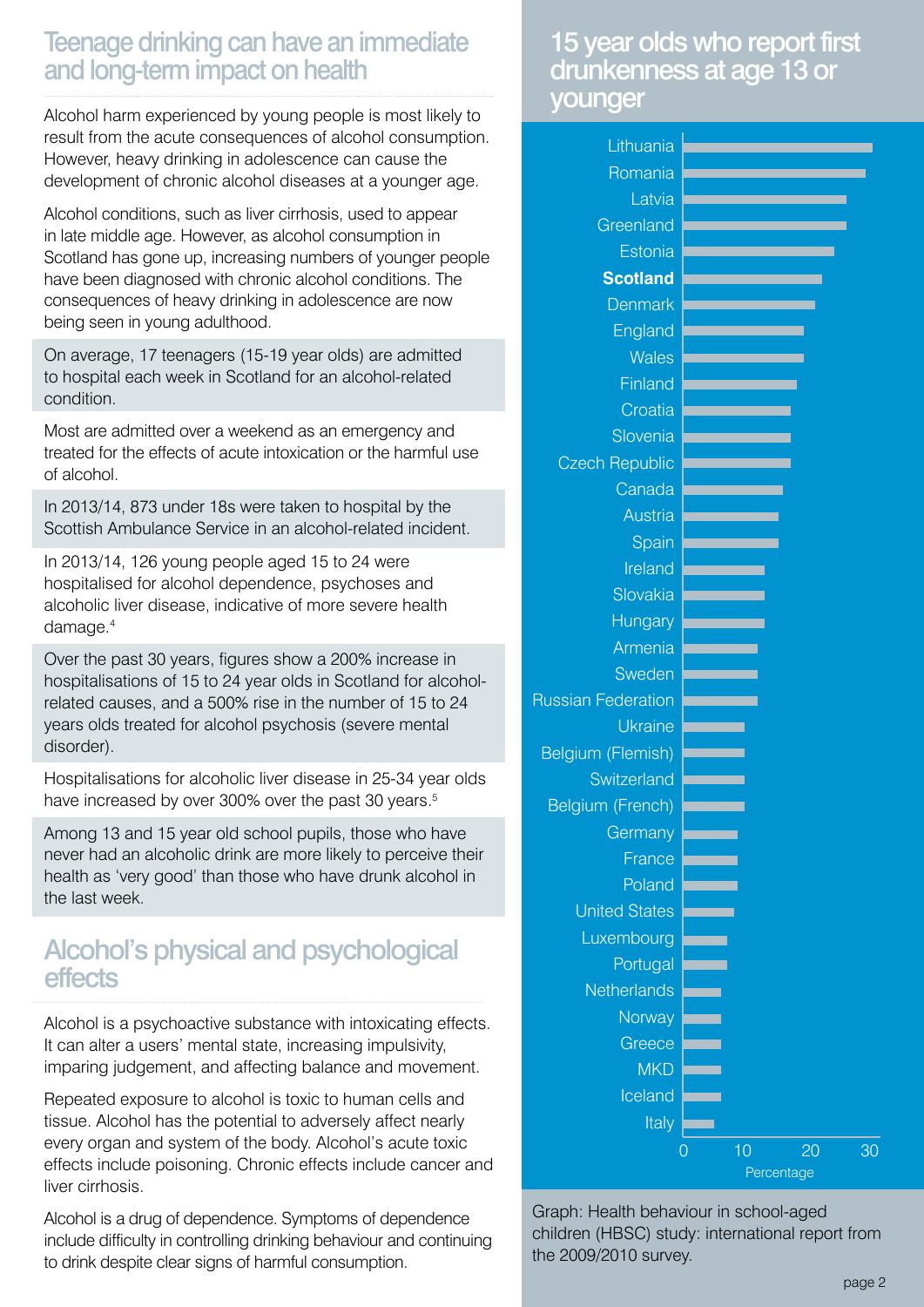### Drinking alcohol is a leading risk factor for death and disability in young people

Unlike smoking and other major risk factors, alcohol impacts on health early in life. In Scotland, 15% of all deaths in young people aged 16-24 are linked to alcohol. The leading causes of death in 16 to 24 year olds attributable to alcohol use are road traffic accidents, intentional selfharm, epilepsy and assault.



#### Exposure to alcohol in adolescence may affect cancer risk later in life

Drinking alcohol is linked to the development of cancers of the mouth, pharynx, larynx, oesophagus, liver, bowel and breast. Increased cancer risk arises from current and past alcohol consumption. The effect of alcohol consumption on cancer can only be seen after many years, and as long as two decades. The amount of alcohol consumed in adolescence and early adulthood may therefore impact on cancer incidence in later life. Cancer risk increases most when drinking above recommended limits, but for some cancers, such as breast cancer, there is a significant increase in risk with light drinking. In Scotland, it is estimated that at least 700 cases of breast cancer each year may be attributable to drinking alcohol.<sup>6</sup>



#### Drinking in adolescence may disrupt normal brain development

There is an established link between long-term, heavy alcohol use and abnormalities in brain processes in adults, leading to physical and psychological disability. However, emerging evidence suggests that alcohol consumption earlier in life - at the onset of regular drinking in adolescence - may have detrimental effects on brain functioning.

Adolescence is a critical time in neurocognitive development as the brain matures. Research indicates that alcohol use during adolescence is associated with reduced white matter integrity, with greater damage linked to heavier alcohol use. White matter is involved in the development of normal cognitive functioning, including information-processing and long-term memory.

Damage to white matter during adolescence may interrupt the process of brain development, with potentially long-lasting consequences.<sup>7</sup>

The human brain reaches approximately 90% of adult volume by age 6, but continues a process of structural change until the early 20s. The prefrontal cortex, the part of the brain responsible for decision-making and impulse control, is one of the last areas to fully mature. Evidence suggests the adolescent brain is particularly susceptible to the effects of alcohol.